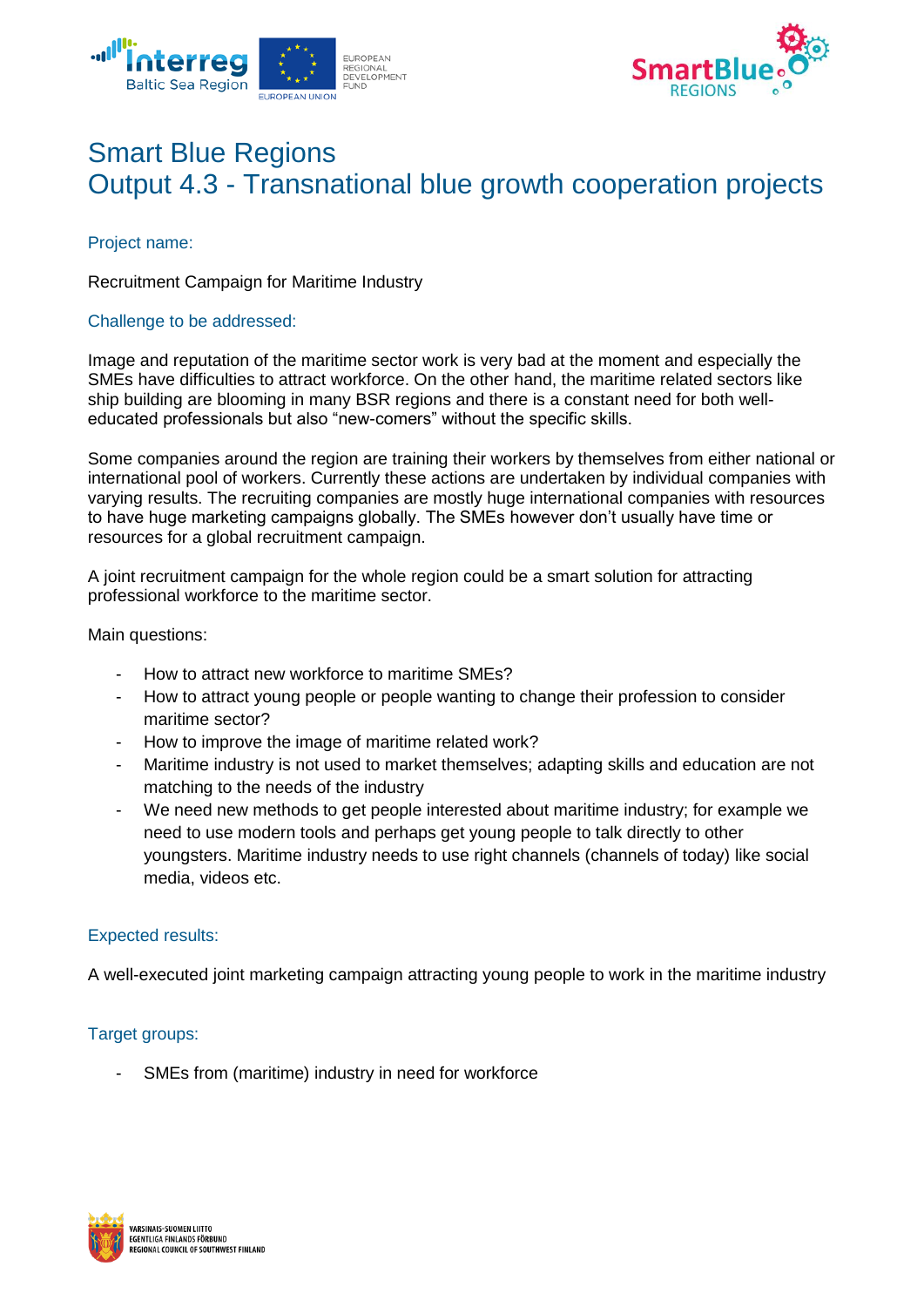



## Main activities and timeframe:

- 1. Collecting best practices from different regions and countries. Initially several good practices have already been identified:
	- In Southwest Finland the region together with several other actors (city, universities) have launched a campaign to attract people to move and work in Southwest Finland. There is especially a need for workforce in maritime and other industry sectors. The campaign has used mainly website, videos and social media to reach especially young people and families. Not only the work opportunities itself are marketed, but also other opportunities that the region offers like vivid cultural life, good life quality, high-level social services like day-care and wide-range of studying opportunities in several universities [\(www.toihintanne.fi\)](http://www.toihintanne.fi/)
	- Furthermore, one of the biggest employees in Southwest Finland, the car factory Valmet Automotive in Uusikaupunki has realised a nation-wide campaign to recruit new workforce. Also here new innovative methods have been used and the recruitment tour have been visible in media [\(www.autotehtaansankarit.fi\)](http://www.autotehtaansankarit.fi/)
	- Industry nights have been invented in Hamburg and successfully realized also in Sweden. The aim of these campaigns has been to showcase the work opportunities in industrial workplaces and change the attitude and the image of such work

Several other good examples can be identified in BSR and in Europe.

- 2. Establishing (through intermediate organisations) a network of SMEs in maritime sector in need of labour force
- 3. Realizing a pilot campaign in BSR to test different best practices and new ways of recruitment. The aim is to especially help SMEs to find suitable workforce, however big companies can also be involved.
- 4. Capacity building training for SMEs on how to use new channels is needed. For example, not many SMEs are able to realise recruitment campaign effectively in social media. Recruitment processes are old-fashioned and not attracting good candidates to apply.

Three-year project?

## Partnership:

Regional clusters, Business support organizations

Estimated budget:

TBC

Financing sources:

- EMFF